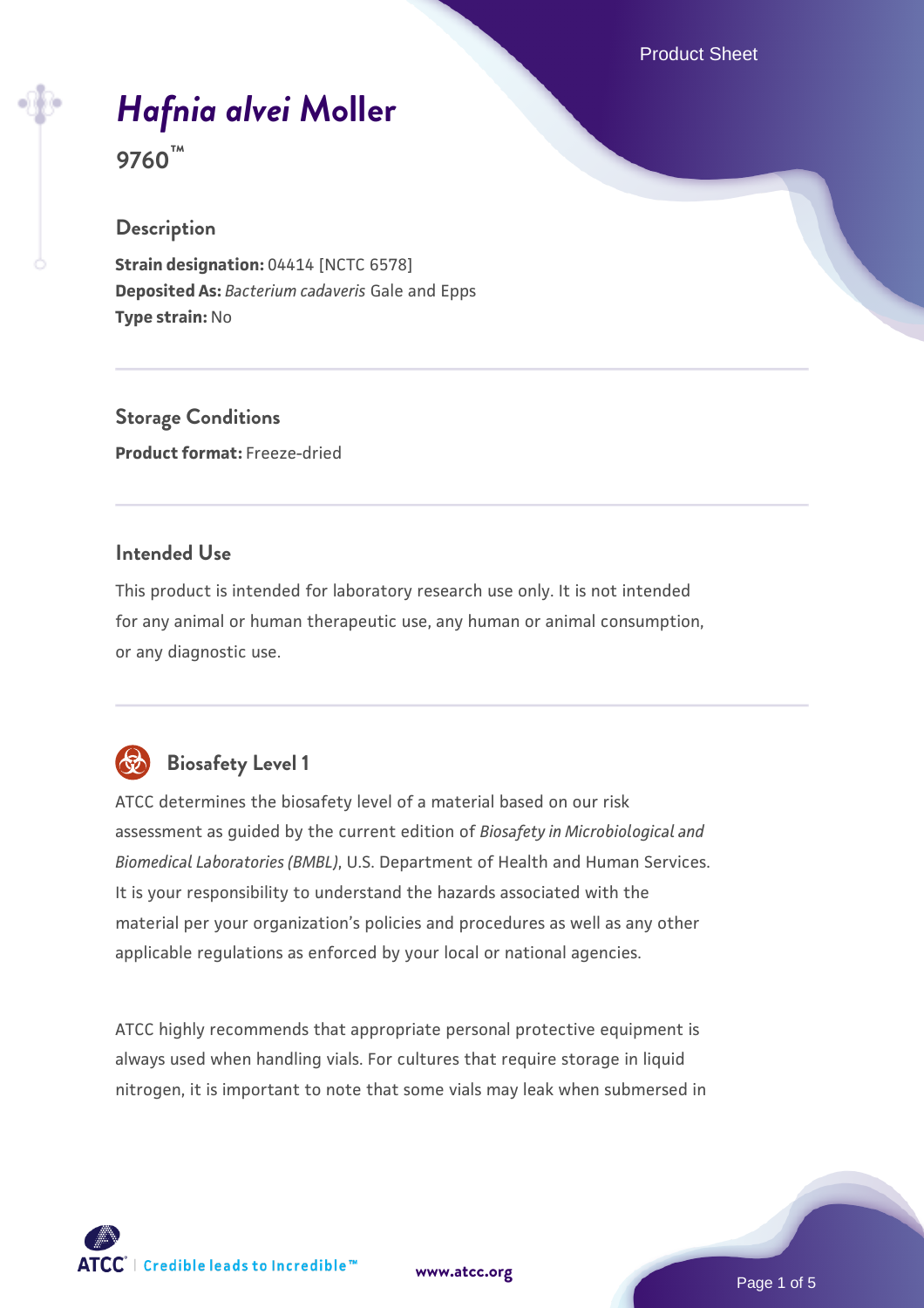liquid nitrogen and will slowly fill with liquid nitrogen. Upon thawing, the conversion of the liquid nitrogen back to its gas phase may result in the vial exploding or blowing off its cap with dangerous force creating flying debris. Unless necessary, ATCC recommends that these cultures be stored in the vapor phase of liquid nitrogen rather than submersed in liquid nitrogen.

# **Certificate of Analysis**

For batch-specific test results, refer to the applicable certificate of analysis that can be found at www.atcc.org.

# **Growth Conditions**

**Medium:**  [ATCC Medium 3: Nutrient agar or nutrient broth](https://www.atcc.org/-/media/product-assets/documents/microbial-media-formulations/3/atcc-medium-3.pdf?rev=7510837507e64d849c62a46b5b2197a1) **Temperature:** 30°C

# **Handling Procedures**

1. Open vial according to enclosed instructions.

2. From a single tube of #3 broth (5 to 6 ml), withdraw approximately 0.5 to 1.0 ml with a Pasteur or 1.0 ml pipette and use to rehydrate the entire pellet.

3. Aseptically transfer the rehydrated pellet back into the broth tube. Mix well.

4. Use several drops of this suspension to inoculate an additional broth tube, an agar slant and/or plate.



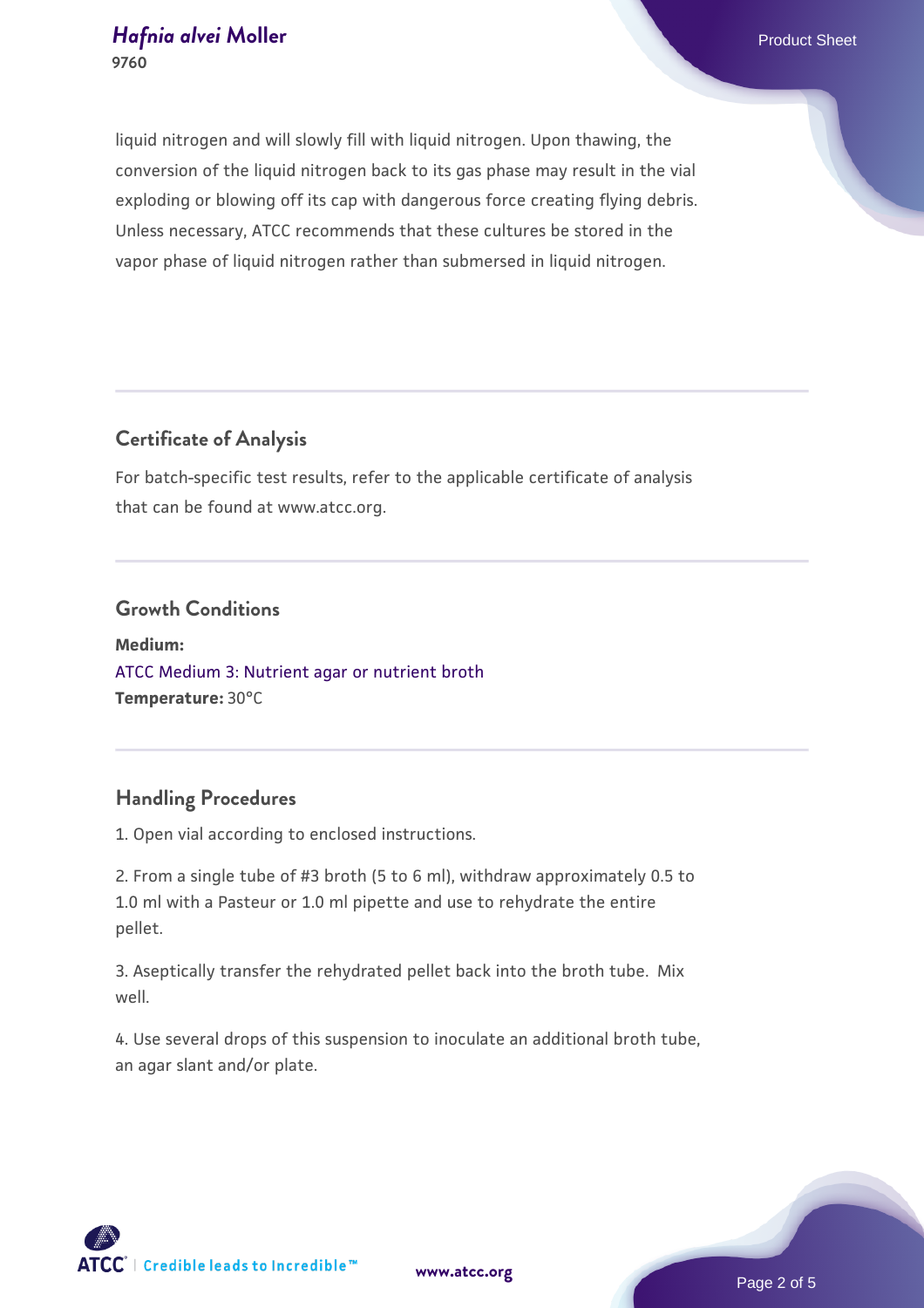5. Incubate the tubes and plate at 30°C for 24 hours.

#### **Notes**

Colonies on #3 agar are entire, glistening, smooth, and translucent.

 Additional information on this culture is available on the ATCC web site at www.atcc.org.

# **Material Citation**

If use of this material results in a scientific publication, please cite the material in the following manner: *Hafnia alvei* Moller (ATCC 9760)

## **References**

References and other information relating to this material are available at www.atcc.org.

## **Warranty**

The product is provided 'AS IS' and the viability of ATCC® products is warranted for 30 days from the date of shipment, provided that the customer has stored and handled the product according to the information included on the product information sheet, website, and Certificate of Analysis. For living cultures, ATCC lists the media formulation and reagents that have been found to be effective for the product. While other unspecified media and reagents may also produce satisfactory results, a change in the ATCC and/or depositor-recommended protocols may affect the recovery, growth, and/or function of the product. If an alternative medium



**[www.atcc.org](http://www.atcc.org)**

Page 3 of 5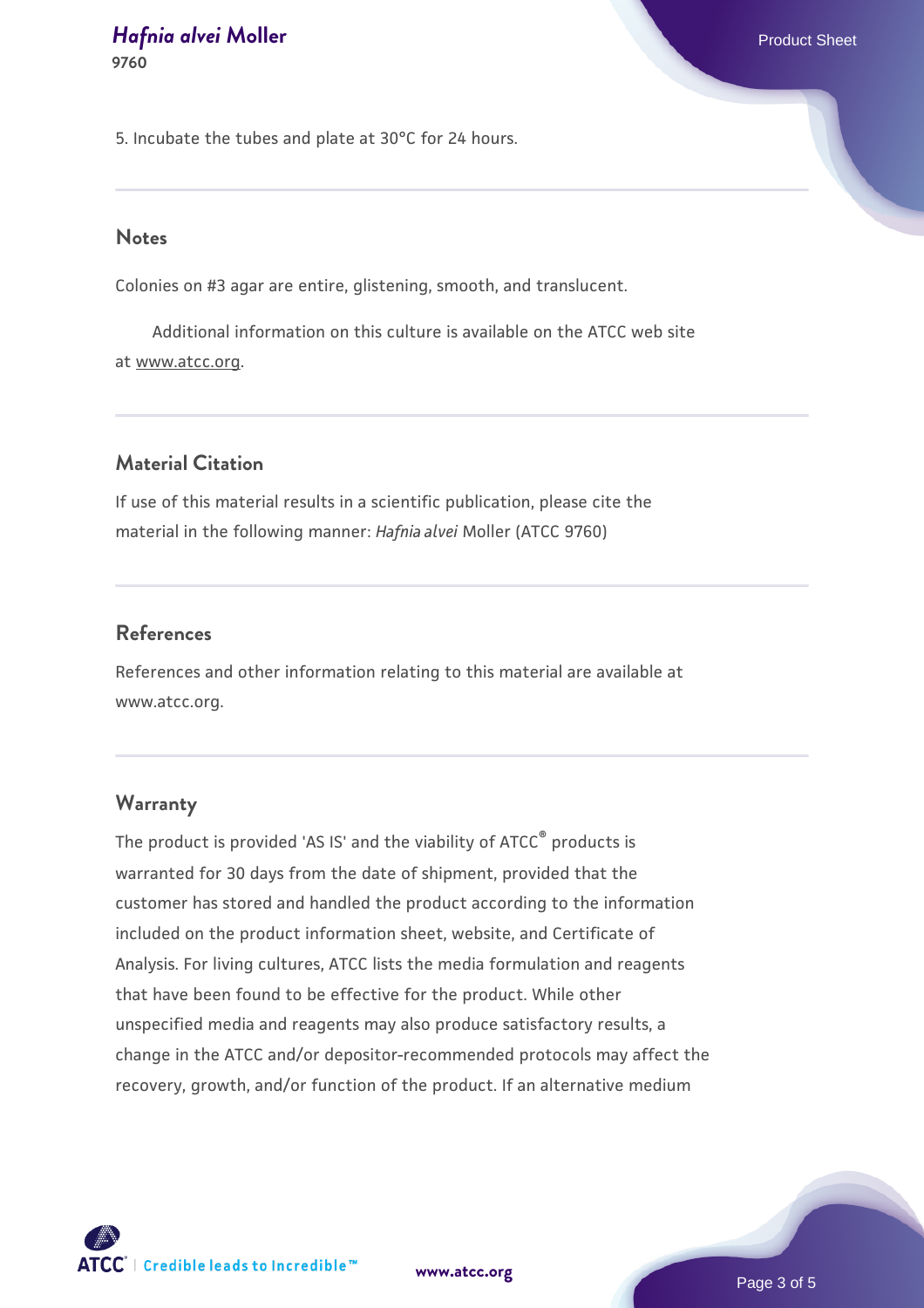formulation or reagent is used, the ATCC warranty for viability is no longer valid. Except as expressly set forth herein, no other warranties of any kind are provided, express or implied, including, but not limited to, any implied warranties of merchantability, fitness for a particular purpose, manufacture according to cGMP standards, typicality, safety, accuracy, and/or noninfringement.

# **Disclaimers**

This product is intended for laboratory research use only. It is not intended for any animal or human therapeutic use, any human or animal consumption, or any diagnostic use. Any proposed commercial use is prohibited without a license from ATCC.

While ATCC uses reasonable efforts to include accurate and up-to-date information on this product sheet, ATCC makes no warranties or representations as to its accuracy. Citations from scientific literature and patents are provided for informational purposes only. ATCC does not warrant that such information has been confirmed to be accurate or complete and the customer bears the sole responsibility of confirming the accuracy and completeness of any such information.

This product is sent on the condition that the customer is responsible for and assumes all risk and responsibility in connection with the receipt, handling, storage, disposal, and use of the ATCC product including without limitation taking all appropriate safety and handling precautions to minimize health or environmental risk. As a condition of receiving the material, the customer agrees that any activity undertaken with the ATCC product and any progeny or modifications will be conducted in compliance with all applicable laws, regulations, and guidelines. This product is provided 'AS IS' with no representations or warranties whatsoever except as expressly set forth herein and in no event shall ATCC, its parents, subsidiaries, directors, officers, agents, employees, assigns, successors, and affiliates be liable for indirect, special, incidental, or consequential damages of any kind in connection with or arising out of the customer's use of the product. While reasonable effort is made to ensure authenticity and reliability of materials on deposit, ATCC is